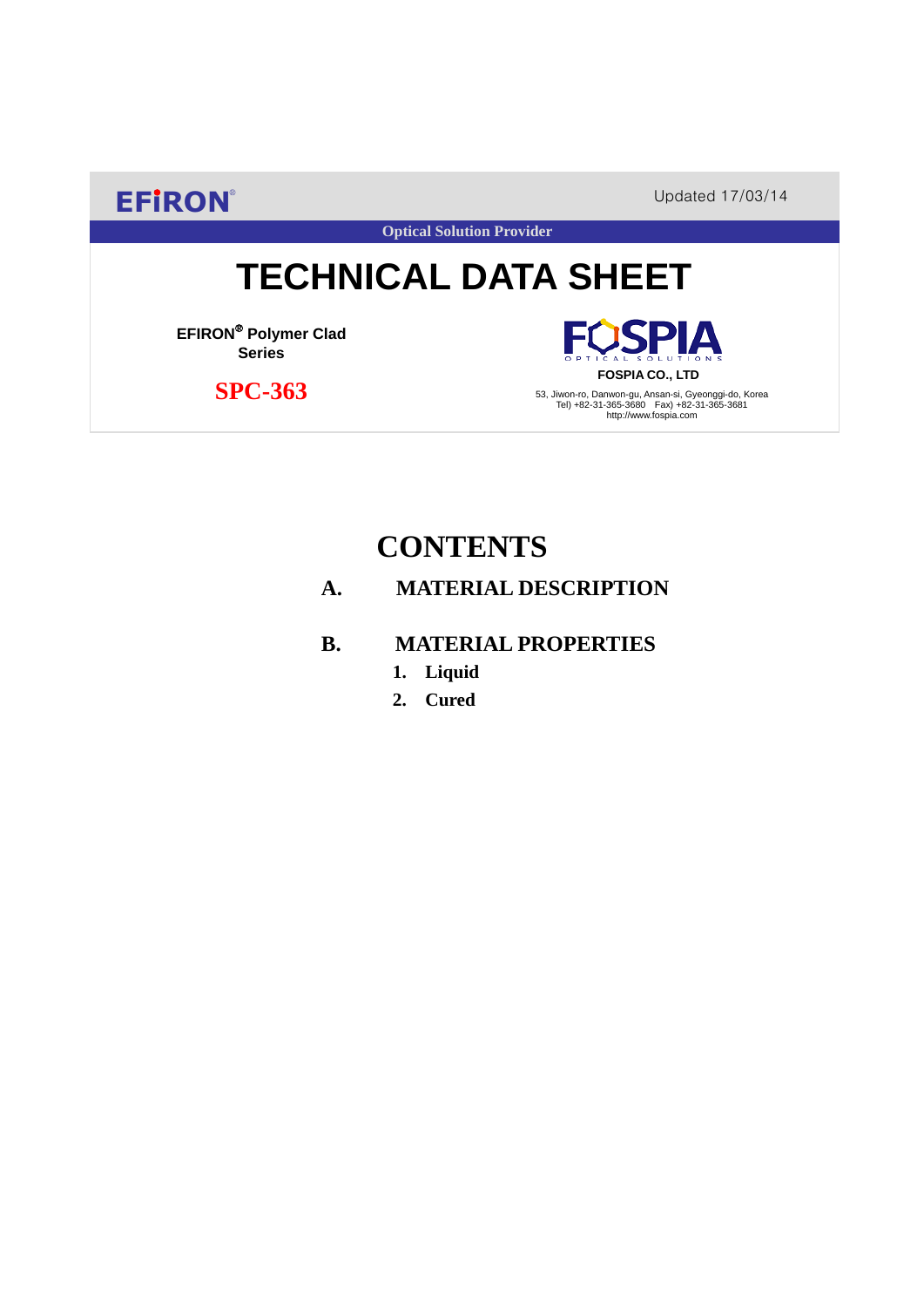## A. MATERIAL DESCRIPTION

EFIRON<sup>®</sup> SPC-363 coating is a radiation-curable acrylate useful for polymer cladding making processes. EFIRON<sup>®</sup> SPC-363 coating has suitable glass transition temperature, rapid cure property, non-yellowing, thermal resistance, high oxidative and hydrolytic (moisture) stability, which are required by optical fiber industry applications.

#### **1. CURING CONDITION**

Minimum UV dose of  $EPIRON^{\circledR}$  SPC-363 for complete cure is 1000 mJ/cm<sup>2</sup> under a nitrogen environment. However, the minimum dosage is heavily dependent upon the thickness of the PC layer.

#### **2. STORAGE**

 $EFINON^{\circledR}$  SPC-363 polymer cladding coating can polymerize under improper storage conditions. Store materials away from direct sunlight and presence of oxidizing agents and free radicals. Storage temperature range is between  $10^{\circ}$  to 30℃.

#### **3. PRECAUTION**

 $EFINON^{\circledR}$  SPC-363 polymer cladding coating materials can cause skin and eye irritation after contact. Therefore, avoid direct contact with these materials. If contact occurs, immediately rinse affected areas copiously with water.

#### **4. NOTES**

The information contained herein is believed to be reliable but is not to be taken as representation, warranty or guarantee and customers are urged to make their own tests.